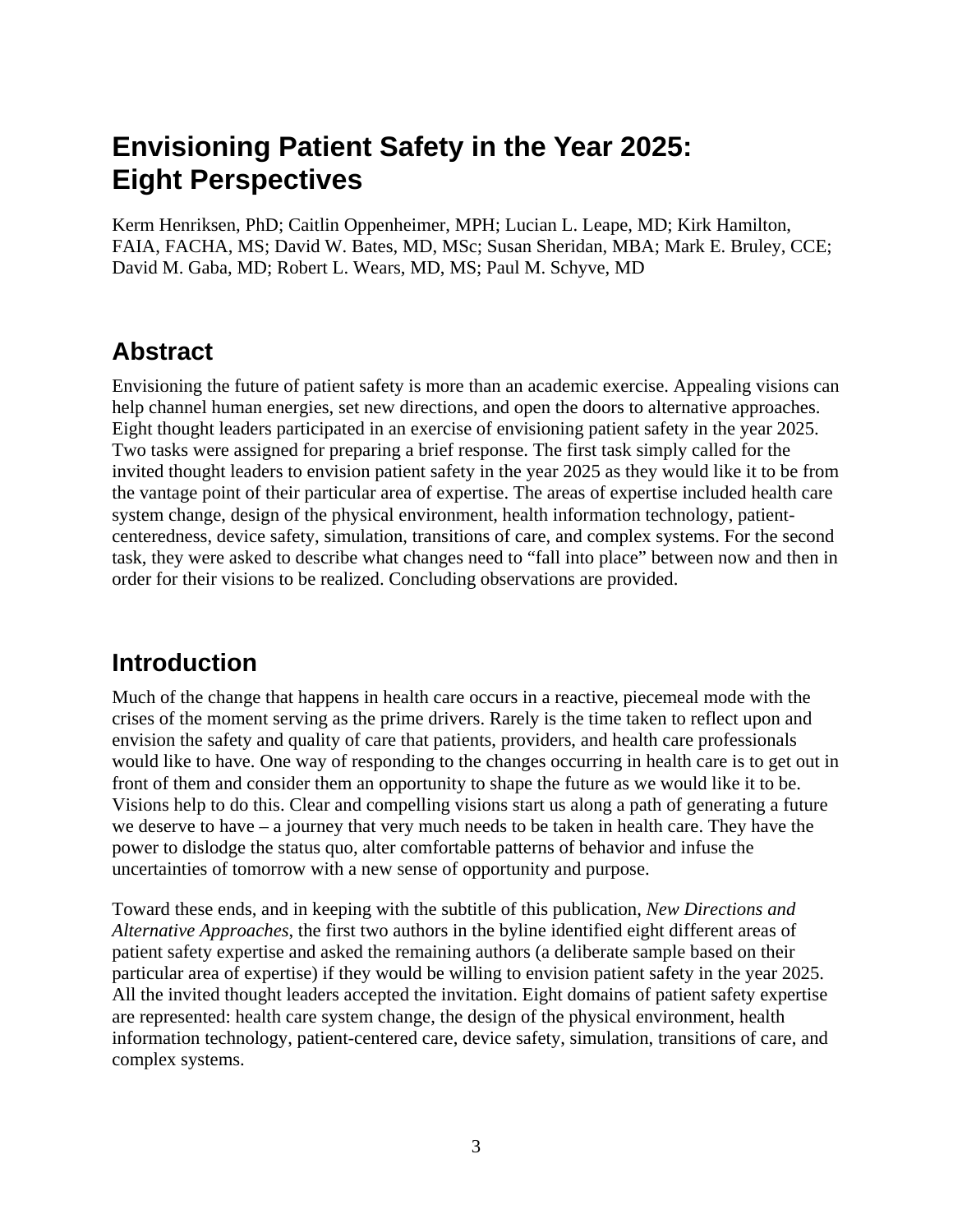The thought leaders were presented with two tasks: first, envision patient safety as you would like it to be in the year 2025 and beyond from the perspective of your own area of expertise; and second, describe what changes need to "fall into place" between now and then in order for your visions to be realized. Given a practical limitation regarding the length of manuscripts that could be submitted to *Advances,* the thought leaders were asked to prepare their individual perspectives within a relatively tight 600-word limit. Also, as an inducement to focus on the future and resist the magnetic pull of the present, they were encouraged to forego the need for references. Their perspectives appear next and flow from a broad, macro-level of analysis to a more micro-level and then onto an analysis of technical work and complexity issues.

### **Health Care System Change**

**Lucian L. Leape.** In 2025, the health care system has been transformed at all levels: national, regional, local, and institutional. At the institutional level—hospital, group, ambulatory care center, nursing home—we have achieved a culture of safety. Safety is truly the first priority for the board, the leadership, and the staff, and every individual feels personally responsible for ensuring safe care. The environment is nonpunitive for errors, which are seen as opportunities for learning, but intolerant of deliberate unsafe acts. Caregivers are open and transparent with patients. Patients are truly partners in their own care. We treat each other with respect and work well together in teams.

An outside observer is struck by three characteristics that are very different from the culture of the early  $21<sup>st</sup>$  century: a deep sense of individual and institutional accountability for safety, an emphasis on fairness and transparency, and pervasive collaboration and teamwork based on mutual respect.

Our processes have been redesigned, resulting in elimination of 90 percent of current adverse events, including virtually all infections, postoperative complications, and medication errors. Managers no longer talk about the "business case" for safety. When errors do occur, our pride leads us to respond with surprise (*This should never happen here!*), curiosity (*How could this have happened?*), and commitment (*This will never happen again.*) Patients are fully compensated for all costs of injuries; we provide emotional support for patients and caregivers after adverse events.

At the macro level, all institutions and caregivers are members of integrated care networks (true managed care organizations), which are held accountable by the national government to submit quality and safety data to verify that they are meeting national standards of care. Federal agencies, such as the Food and Drug Administration (FDA), ensure that all drugs, devices, products, and procedures are safe, effective, and ergonomically sound. Whatever the financing system, there are no barriers for anyone to receiving appropriate health care.

A transformation of this magnitude requires that we address the underlying cause of our current—i.e., 2008—system failures: fee-for-service, for-profit reimbursement that rewards poor care, penalizes good care, and promotes overuse. Episode-oriented, it provides disincentives for efficient coordinated multidisciplinary care. Insurance-based, it lacks fairness through exclusions, disallowals, skimming, and high costs. Profit-driven, it rewards production over quality and safety. The experience of the past 20 years provides abundant evidence that this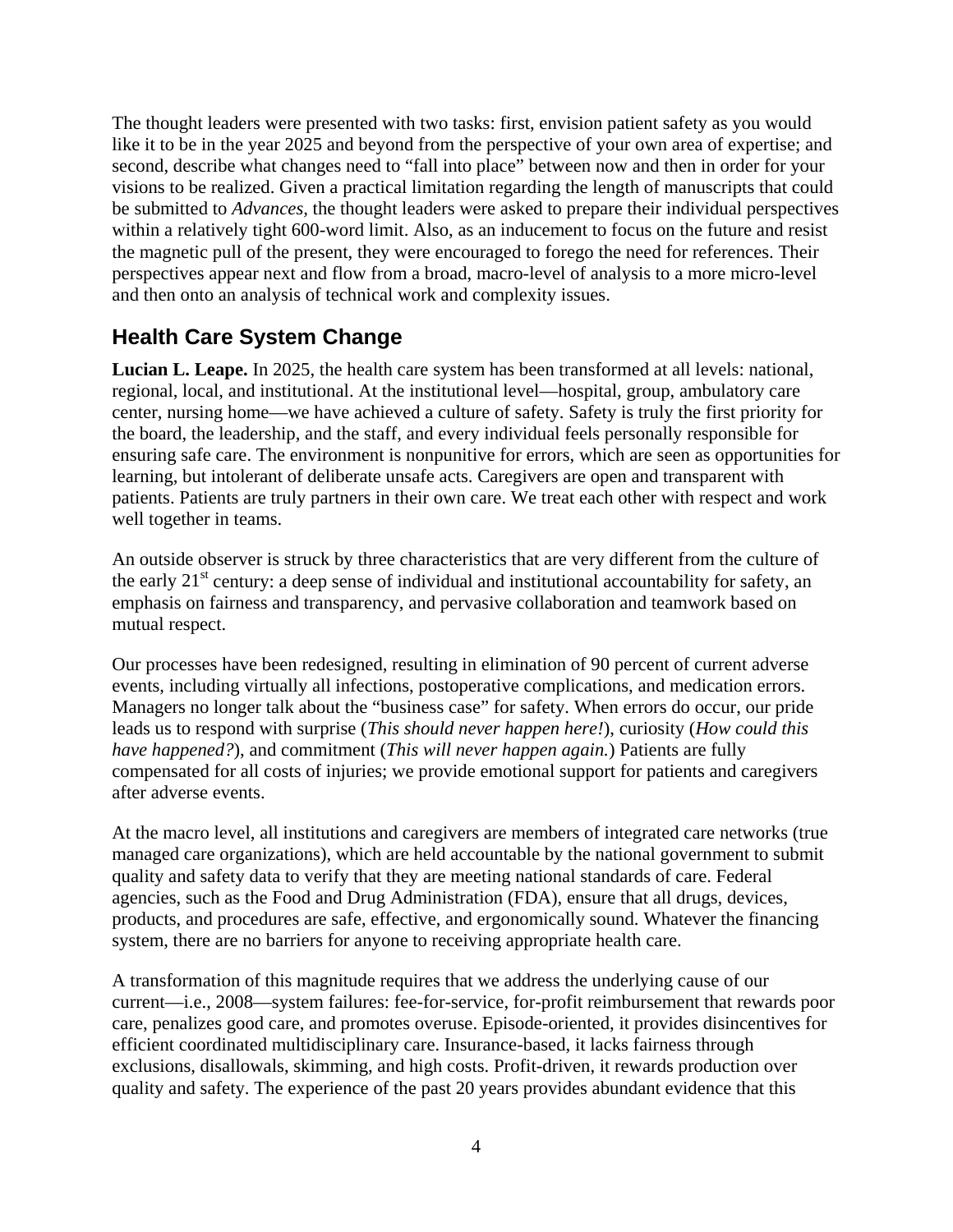commercial for-profit system is incapable of providing universal coverage, controlling costs, or assuring quality and safety.

Changing this system is the ultimate political challenge. Because of powerful vested interests, change will not occur without substantial increases in public indignation over insurance failures, lack of access, and poor quality. Four major changes are required:

- First, we must provide universal coverage, whether by tax-based, single-payer, or mandatory regulated insurance. A single (lean) standard benefits package of essential care must be provided for all, without exclusions, restrictions or copayments.
- Second, government or private payers will not reimburse individuals but only pay not-forprofit integrated networks on a capitated basis. These entities represent a new type of managed care organization that will be responsible for defined populations; they will provide evidence-based, appropriate, preventive, episodic, and comprehensive continuing care by multidisciplinary teams in all settings. Global budgets will provide strong incentives to eliminate unsafe, ineffective, and inefficient care.
- Third, the entire system requires oversight at the national level by the Federal Government, through regional organizations that assure sufficient facilities (e.g., emergency rooms, cardiac centers, transplantation centers) and monitor quality of care by plans, not by individuals. Government regulates insurance companies, sets standards (like the National Quality Forum), and requires health care organizations to compensate patients for costs of treatment-related injuries.
- Finally, we must require our professional schools to provide training in basic safety science (e.g., error theory, ergonomics, system analysis), leadership skills, respect for coworkers, teamwork, communication skills, and emotional support of patients and colleagues.

### **Design of the Physical Environment**

**Kirk Hamilton.** An ideal, well-designed environment for health care in 2025 will be safe, efficient, and designed to enhance the calm, healing aspects of the setting, where advanced technologies will support clinical care delivery. The physical environment of the future will play a role in improved safety by contributing to increased compliance with hand-hygiene guidelines, reduced patient falls, improved medication administration, and reduced numbers of transfers. The environment will be constructed without the use of toxic materials and solvents, and surfaces will be far more effective in reducing the danger from infectious organisms. Surfaces will have antimicrobial characteristics, improved "cleanability," and be made from materials designed not to harbor moisture that could support organisms. Each of these important outcomes associated with design has already been demonstrated.

One important aspect of safety in the future is the issue of isolation for patients with contagious and drug-resistant conditions. We also need to be prepared for large numbers of serious cases in the event of a pandemic. The ability to switch rooms and units to outside air that is highly filtered and not recirculated will allow many more spaces to be available for isolation cases.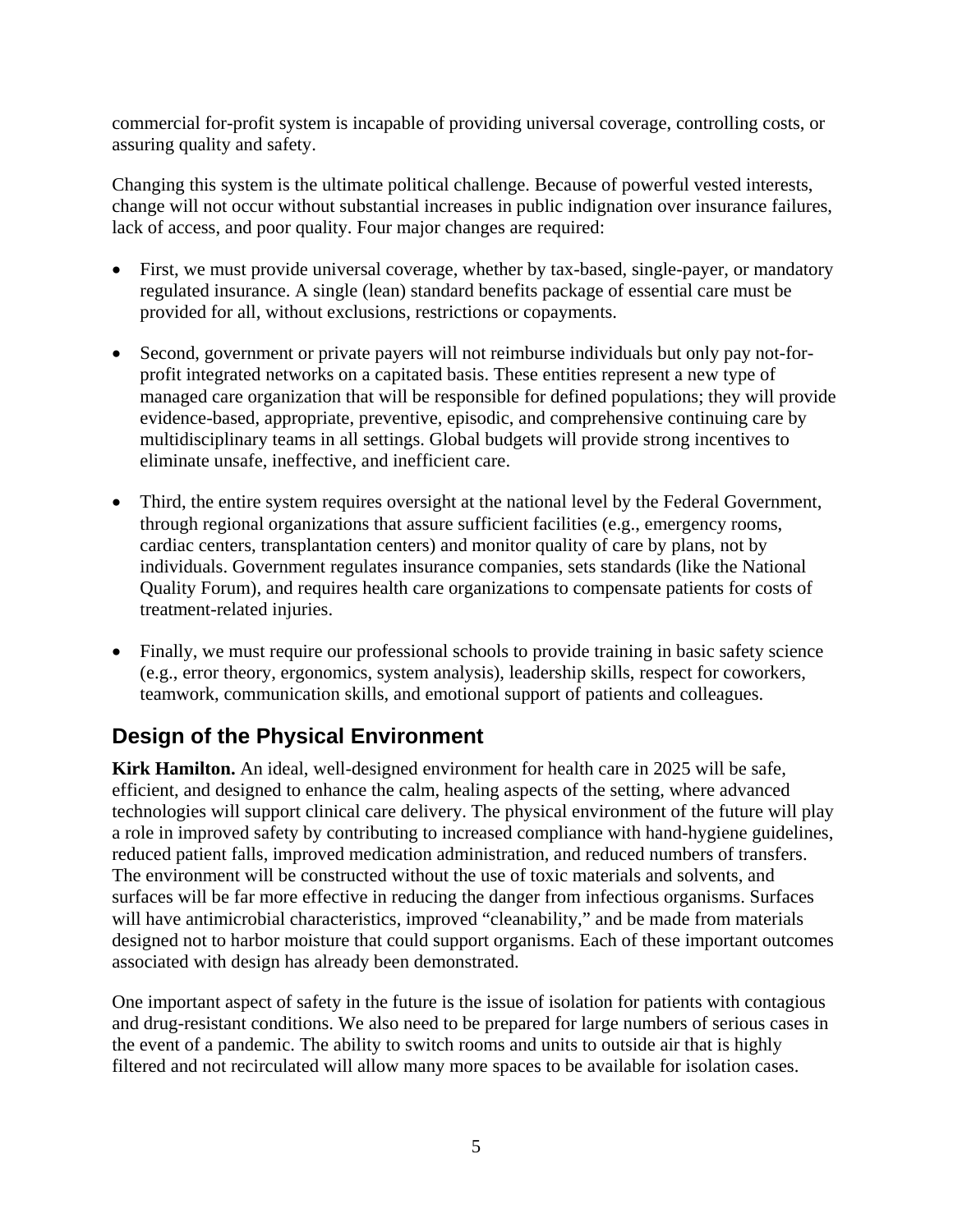Among the simplest of design interventions is the ability to reduce stress for patients, families, staff, and physicians. Stress exacerbates all known clinical conditions, increases staff fatigue, and contributes to errors. The potential impact of design to improve the quality of the patient experience and the quality of the staff experience is enormous. Noise reduction, natural light, a view to the outdoors with a glimpse of nature, and calming elements in occupied spaces are all important contributors to stress reduction.

The health care facilities of 2025 will need to be far more efficient than today's buildings. Efficiency will be required in energy consumption, as well as in the work performance of the building's occupants. Technology, including robotics, will continue to be utilized for its "best practice" standardization and labor-saving advantages. Process redesign, paired with quality improvement, will be employed to reduce waste, redundancy, and nonproductive time of highly skilled staff. Configuration of systems, departments, units, and individual work settings will lead to measurable performance improvement.

Communication is vitally important in the health care arena, and design can affect the quality of interaction among caregivers and patients, as well as among the health care professionals collaborating in teams. Improved communication will be a major factor in improved safety.

The most effective health care environments of the future will be characterized by the ambulatory-dominant campus as part of a regionally distributed health care model. The shift to a preventive care model, with a single national risk pool and full coverage for all citizens, will reduce the overall cost and workload of the health care system at a time when the need to operate with fewer trained professionals is compelling. The new ambulatory-dominant management and facility model will be paired with a regionally centralized system of critical and trauma services supported by telemedicine, which will include the remnants of today's hospital-dominant model.

The single most important contribution to the development of these new safe and efficient health care environments will be the widespread adoption of evidence-based design and an accompanying full investment in relevant research. At the same time, there is a need to revise standard accounting procedures, whose requirement of separating operating and capital expenses, makes it difficult for decisionmakers to adopt plans that optimize the life-cycle cost of a building and equipment. If trustees, executives, and the government align themselves to achieve the best of what has already been successfully demonstrated in piecemeal, the future is bright for far better, safer, and more productive health care environments.

### **Health Information Technology**

**David W. Bates.** By 2025, it should be possible to make care dramatically safer than it is today, and information technology will be a central tool in this safety transformation. Inside hospitals, patients and providers will be tracked from the time they enter the hospital until they leave, using radiofrequency identification devices, thus improving efficiency. All monitoring data will be captured electronically, and processing will be done in the background to identify patients who appear likely to decompensate before decompensation occurs. Handoffs between providers will occur electronically. Notifications about laboratory abnormalities will be communicated directly to the responsible provider using the information system.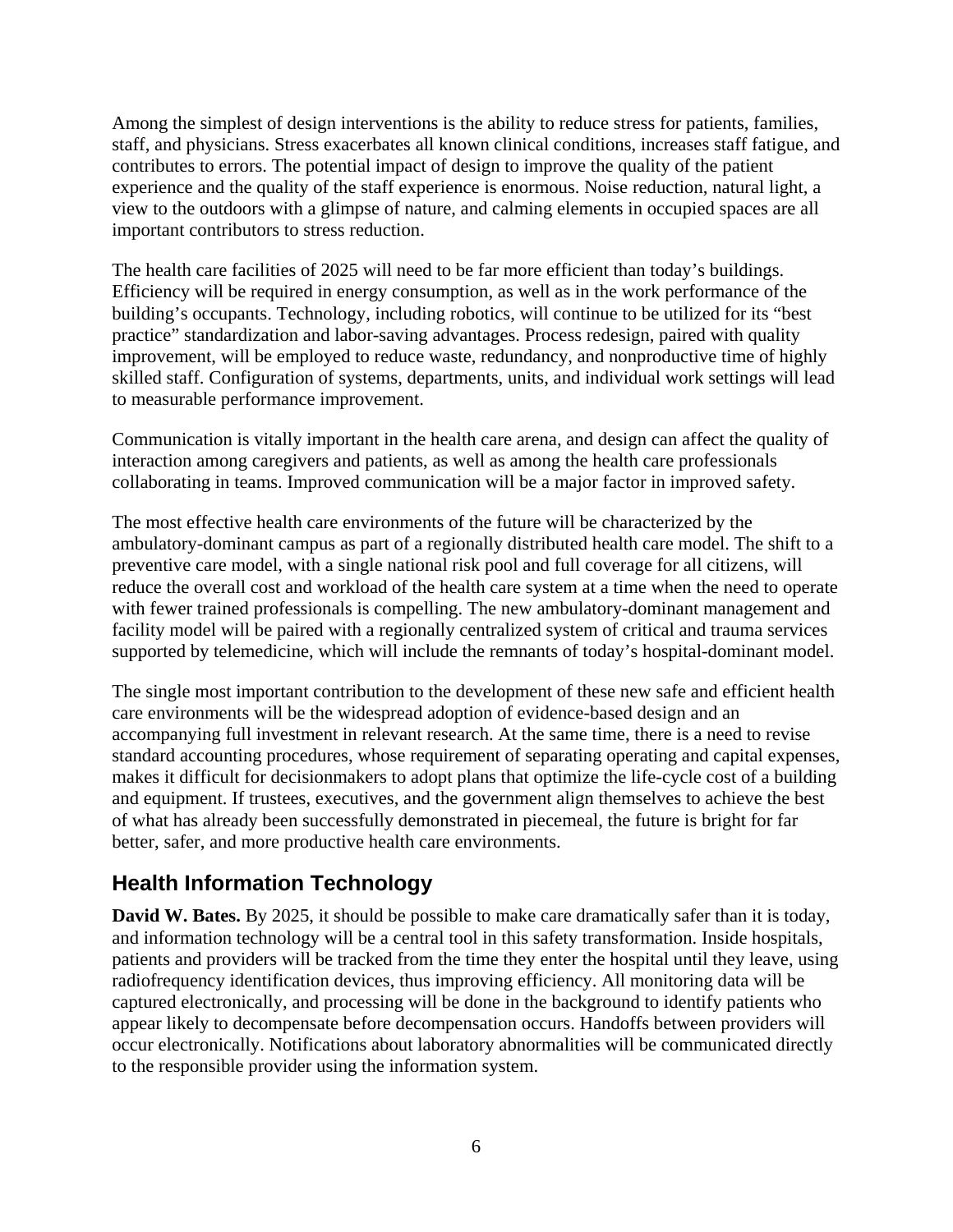Medications will be ordered using computerized systems that will check orders for issues and suggest appropriate dosages, tailored to the patient's age, sex, and in some instances, genetic makeup. Drugs will be dispensed using robots for solid forms of medications and, in specialized instances, for liquids like chemotherapy. Intravenous medications will be administered using "smart" pumps, which "know" the type of medication ordered and appropriate dosage. The solid form of administered medications will be tracked using barcoding and electronic medication administration records. Patients' response to medications will be tracked by nurses using handheld devices and by patients themselves on their personal health records, available via the Web in every hospital room. All these technologies will be electronically linked, lowering the probability of error substantially.

At the same time, much more care will be delivered outside the hospital than is the case today. Outside the hospital, providers will use electronic health records as they interact with patients. All prescribing will be electronic; and prescriptions will be transmitted directly to pharmacies, most of which will be through the mail. The medication error rate will be a tiny fraction of what it is today because initial prescribing will be improved, and dispensing will be safer. Tracking to ensure that abnormal laboratory tests receive appropriate followup will be routine. Background processing will help ensure that providers do not miss important diagnoses.

Home monitoring of patients with serious medical conditions, such as severe congestive heart failure, will be ubiquitous, substantially improving both quality and safety outcomes for these conditions. Much of the monitoring will be done using "smart" devices, such as scales that are wirelessly linked to the patient's personal health record. The actual monitoring will be done largely using electronic tools that can sift through the data and notify team members when important signals, such as a significant increase in the patient's weight, are identified. Personal health records will prove to be especially valuable for patients when they need to report medication and other problems.

Transitions between care settings will be managed far more effectively. Because of seamless interoperability, critical health information will be more accessible, regardless of patient setting—hospital, nursing home, assisted living, or the home.

To realize the 2025 vision, the payment structure needs to be reformed. Payment must be higher for safer care. To pay providers for safer care, better tools and indicators for measuring safety will need to be developed. With the advent of widespread use of electronic health records, it will be possible detect adverse events on a wide-scale basis. The computerized adverse event monitoring capability makes it possible to assess safety objectively, on an ongoing basis. Furthermore, patients will contribute a great deal of key information themselves through their personal health records. However, if computerized monitoring is to achieve a significant impact, research support to develop it effectively will be essential.

New information technology and safety interventions need to be fully tested, and continued Federal support—much more than is available today—will be needed for their development and testing. With payment reform in place, the effectiveness of new technology carefully validated, and robust indicators of safety developed and embedded in the care process itself, health care organizations will find it in their economic interests to make the delivery of care considerably safer than it is today.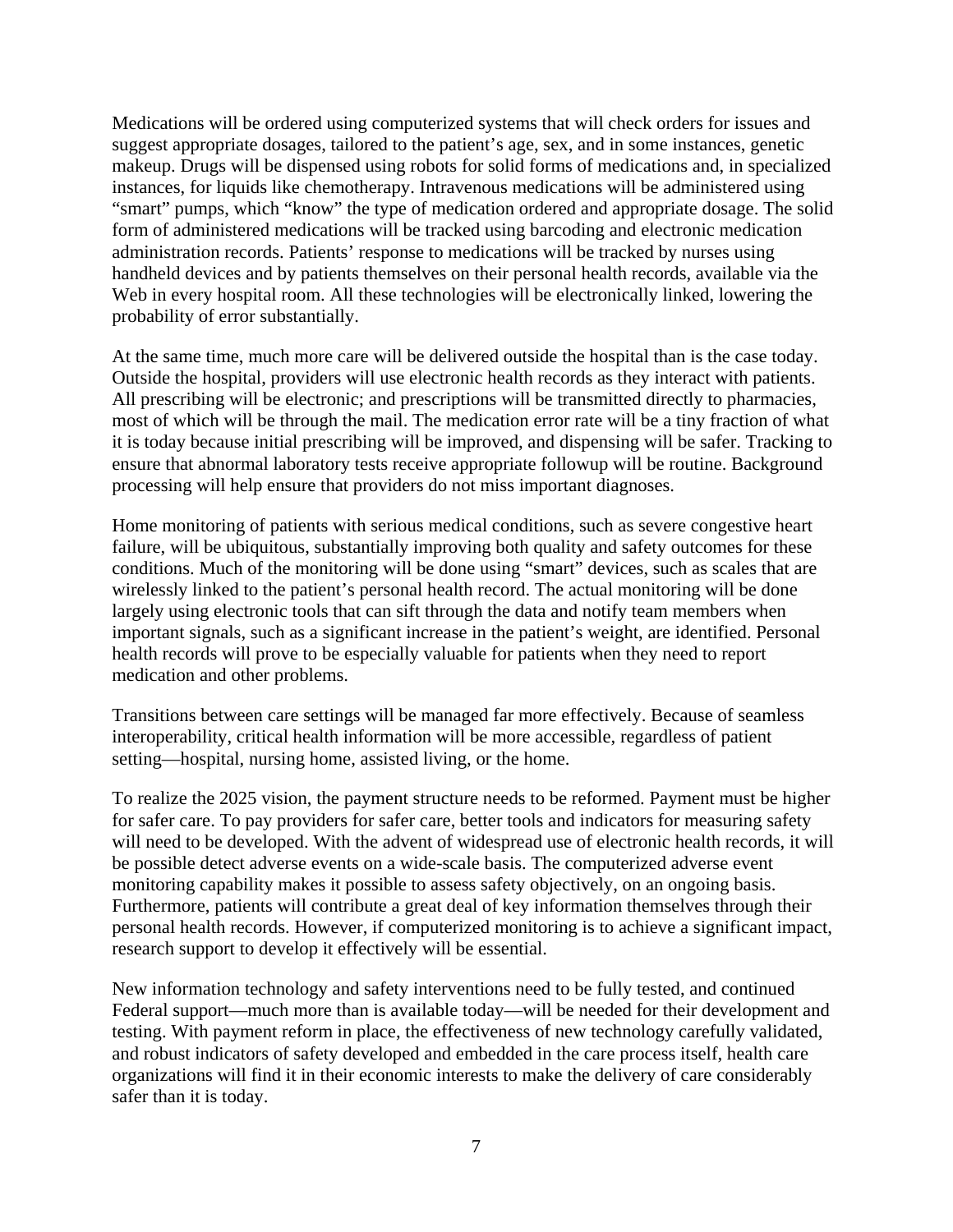#### **Patient-Centered Care**

**Susan Sheridan.** In 2025, the definition of patient-centered care, within the patient safety domain, will have evolved to a broader and more provocative significance, beyond simply delivering what patients say they "want."

The health care system will have completed the shift from a model of physician self-governance, autonomy, and paternalism to a model of co-creation and partnership with patients, based on mutual respect and trust, transparency, shared decisionmaking, shared learning, and accountability. In essence, patient-centered care will transcend from being considered the redesign of health care *for* patients and families to the redesign of health care *with* patients and families.

Patient perspectives, experiences, wisdom, behavior, and participation will be considered priceless and essential resources for the design and evaluation of the health care system. They will drive funding, solutions, guidelines, patient and provider education, ethics, research, policymaking, and consumer choice of providers and health care institutions to assure that the system is safe, compassionate, and just.

In 2025, patient safety materials, available to the public in a variety of mediums, will be significantly retooled to integrate the triggers and human dimensions that motivate patients and families to become engaged in their own safety. They will be research-based, tested by patients, action-oriented, and "medically honest" in that they will communicate all risks no matter how small.

Patient safety education will encourage and support patient and family participation to ask questions about risk, guidelines, processes, treatments, medications, and patient rights, as well as providers' and hospitals' safety indicators and performance measurements. Patients will be encouraged to collect and understand personal medical records, test results, and medication orders and, in general, to seize opportunities to contribute to their own safety.

However, the ultimate litmus test for authentic patient-centeredness will be when harm occurs. In 2025, patient-centered care will be viewed as a comprehensive continuum and will not cease when a medical error occurs or because of the perceived threat of liability; it will honor and respect the needs of the patients and their families who have been harmed.

Disclosure, no longer optional in 2025, will be understood as simply the "right thing to do" and as the cornerstone of patient-centeredness, not just a strategic maneuver. Disclosure and apology will be validated by compensation when appropriate and/or the implementation of sincere changes in policy and practice to prevent similar events in the future. Patients and families will be considered a valued source of input to policy and practice changes by being integrated into root cause analyses, accrediting surveys, and other investigations.

Also, in the event of medical error, patients and family members will be able to report errors to a responsive, authoritative entity via a national consumer reporting system that assures accountability and systemic learning and improvement.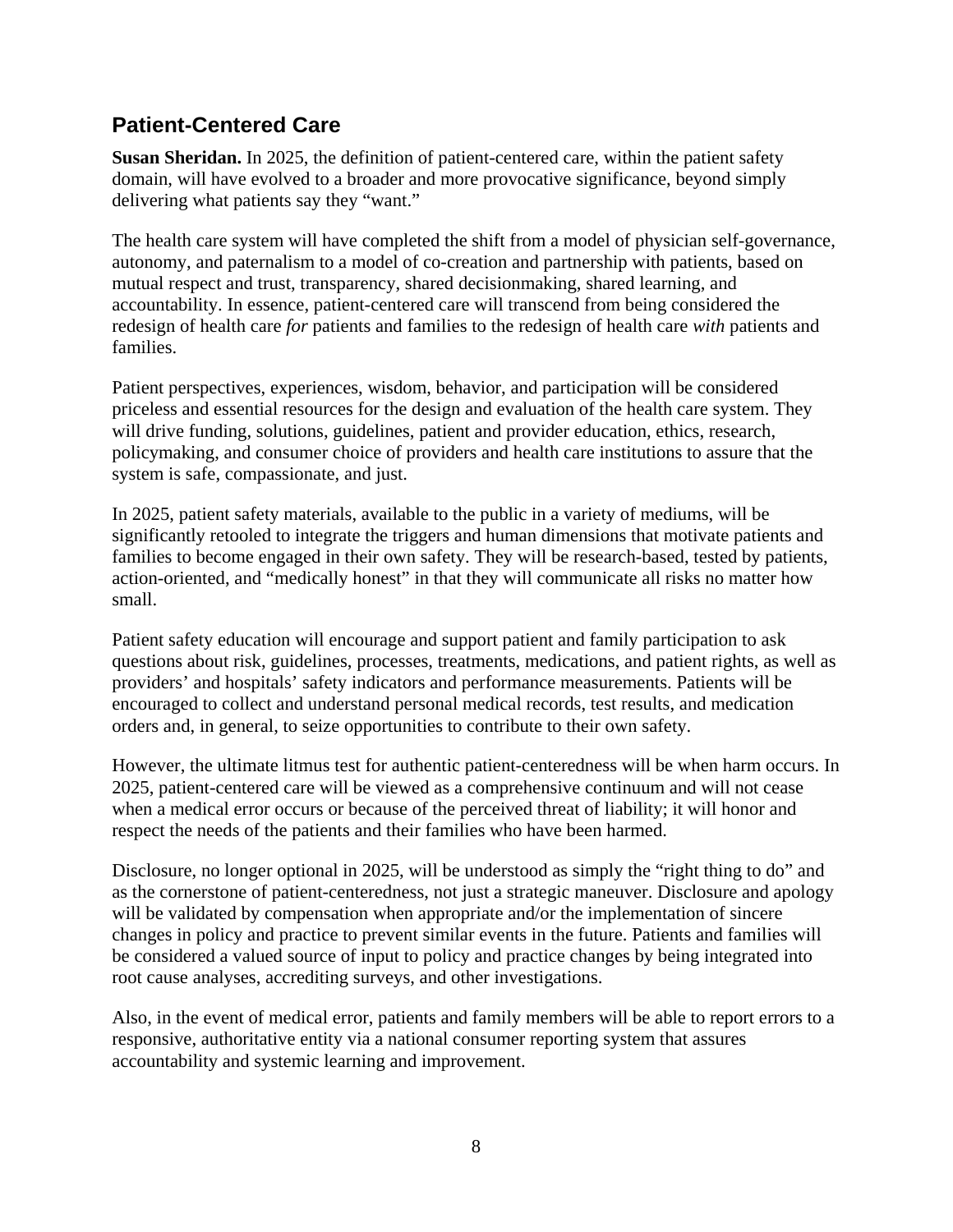To realize this vision of "patient-centeredness" within patient safety in 2025, the necessary changes that need to occur include:

- Legislative action for the creation of an authoritative national commission or board at the "helm," made up of health care professionals and consumers who will be accountable to health care consumers for their safety and who will respond to reports of medical errors and harm with urgency to assure safety to future patients. (Similar to the National Consumer Product Safety Commission.)
- Creation and implementation of alternatives to the tort system that are honorable, fair, reliable, equitable, fast, and that directly influence safety in health care.
- Mechanisms to incubate and support consumer groups to assure authenticity, to accelerate progress in patient safety through public pressure, and to collect, package, and communicate patient wisdom and expectations regarding patient safety to all stakeholders in health care.
- The repositioning of patient safety research so that patient priorities, research agendas, and science are aligned, integrated, and complementary. Some topics include:
	- o Significant investment in learning about the human dimensions of the patient population and how to transform passive patients to active participants.
	- o Exploration of the depths of the human toll and total economic impact to society from medical errors.
	- o Research on the dynamics of communication of risk and the impact on patient engagement.
	- o Identification of the effects and contributions to patient safety of a patient reporting system of medical errors.
- The reengineering of patient safety solutions and "best practices," identifying opportunities for patient involvement as part of the processes of care to contribute to safety.
- Leadership that is courageous, passionate, innovative, and willing to offer tools and training to providers and staff to transition to patient-centered care
- Creation of a consumer reporting system that directly influences standards of care, protocols, and guidelines and is responsive to patients.

### **Device Safety**

**Mark Bruley.** From the viewpoint of 2025, improvements in medical device safety are quite evident. Improvements over the past 20 years have resulted from advances in information technology, enhanced regulatory oversight, and increased concentration on human factors in device design.

Advances in radio frequency identification (RFID) technology have made medical devices readily identifiable and traceable in the hospital, home, supply chain, and inside the patient. Virtually all devices, regardless of size—including implants, surgical instruments, and consumables (needles, staples, sponges)—now have embedded RFID tags. This has vastly enhanced device identification for adverse event and problem reporting and for tracking recalled, contaminated, reprocessed, reconditioned, or obsolete devices. At the regulatory level, RFIDs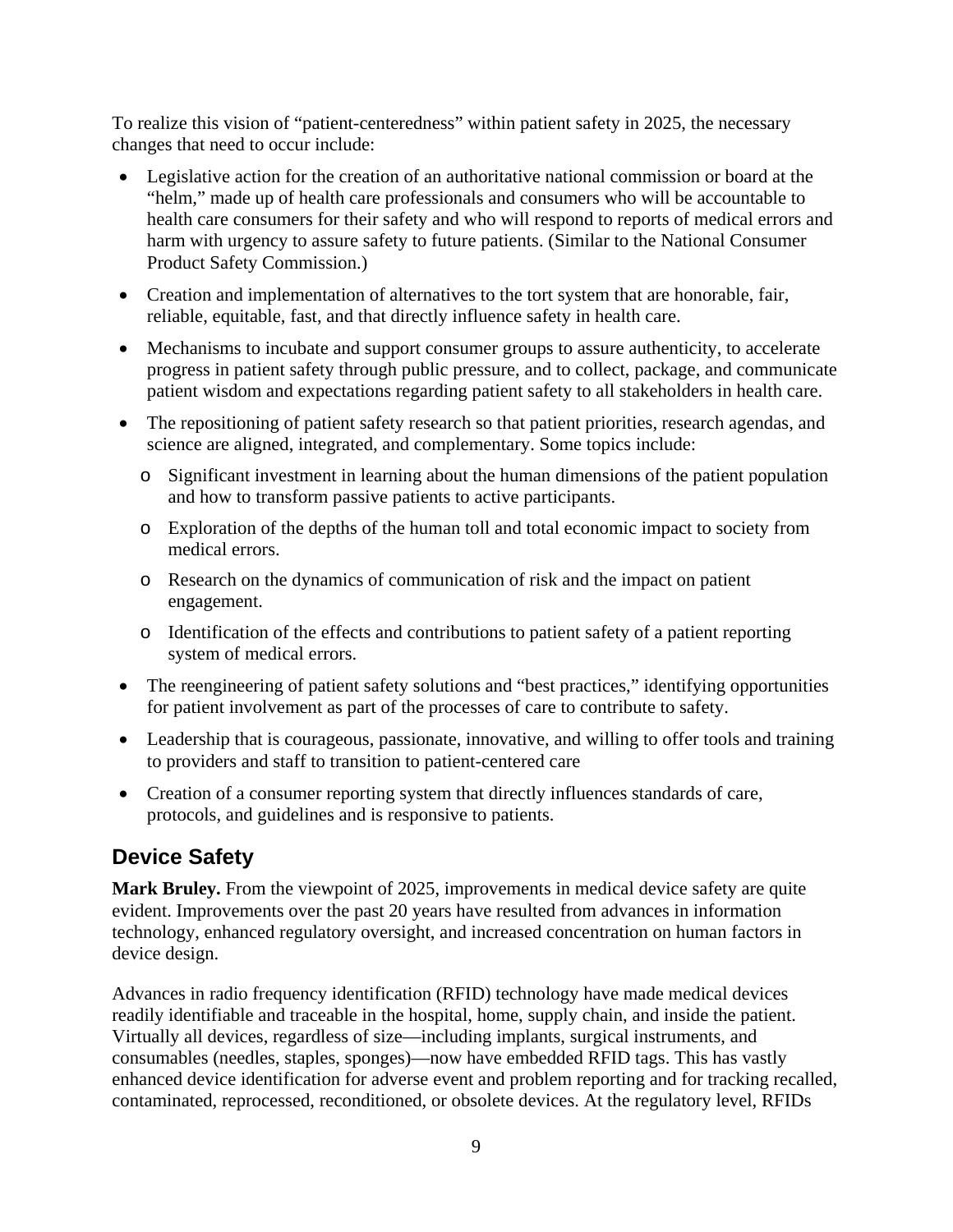have enhanced surveillance to identify counterfeit devices. The unification by regulatory authorities of RFID information protocols and device nomenclatures has enhanced this oversight, streamlined problem reporting databases, and facilitated data mining and analysis of adverse events.

RFIDs in medical devices have helped to virtually eliminate two of the three most notorious surgical errors—wrong site/wrong side/wrong patient surgery and retained instruments. Linking patients' identification and health care information in the hospital wrist band RFID tag to the electronic medical record (EMR) and to therapeutic and life support devices (e.g., infusion pumps, enteral feeding pumps, ventilators, anesthesia machines, linear accelerators) has helped eliminate delivery of inappropriate procedures, medications, and therapies.

Medical errors, such as retained surgical instruments and sponges, are now virtually unheard of due to RFID tags and the advent of routine patient RFID scanning at the completion of surgery using RFID readers in the operating table or those now present in all wearable computers, vidcom cell phones, and PDAs.

Surgical fires, the third notorious error involving devices, continue to pose technologic challenges because of the complex physics of ignition and flame spread. No advances have been made in fire-retardant surgical devices and materials for safe use in the oxygen-enriched atmospheres (OEAs) that continue to be present during surgery. Attempts to interconnect anesthesia machines with electrosurgical units and lasers to prevent them from activating when a surgical site OEA is automatically detected have resulted in adverse patient outcomes from hypoxia, delayed therapy, or exsanguinations and have been abandoned. Surgical fire prevention continues to require surgical team vigilance and perioperative communication.

Device interconnectivity has helped to ensure proper patient monitoring during laparoscopy (e.g., prevention of laparoscopic  $CO<sub>2</sub>$  insufflation if heart rate and blood pressure are not monitored), and to alert anesthesia and cardiopulmonary bypass personnel if the anesthesia ventilator is turned off when weaning the patient from bypass. Other device interconnectivity and safety interlocks continue to be explored with mixed results. More successful have been advances in arrhythmia detection algorithms in physiologic monitors and the enhanced linkage of those monitors to alarm systems that successfully address the cognitive limitations of health care staff.

Medical device accidents caused by user error have decreased significantly due to an increase in the device industry's focus on enhancing human factors design and usability testing. This has proven true for capital equipment (e.g., physiologic monitors, defibrillators, infusion pumps, anesthesia machines, imaging and radiation therapy equipment), surgical instruments, and clinical laboratory and pharmacy equipment. Devices commonly used in the home (e.g., glucose monitors, insulin pumps, portable ventilators, nerve stimulators) have become much safer to use because of better human factors designs that take into account the limitations of the patient or lay caregiver using the device.

Finally, devices have been made "user friendly" and more tolerant of users' errors through critical analysis of the four device interfaces (device-user, device-patient, device-accessories, device-environment). Semi-intelligent software in electromedical devices has reduced errors and enhanced user skill. Virtual user manuals embedded in equipment are instantly viewable via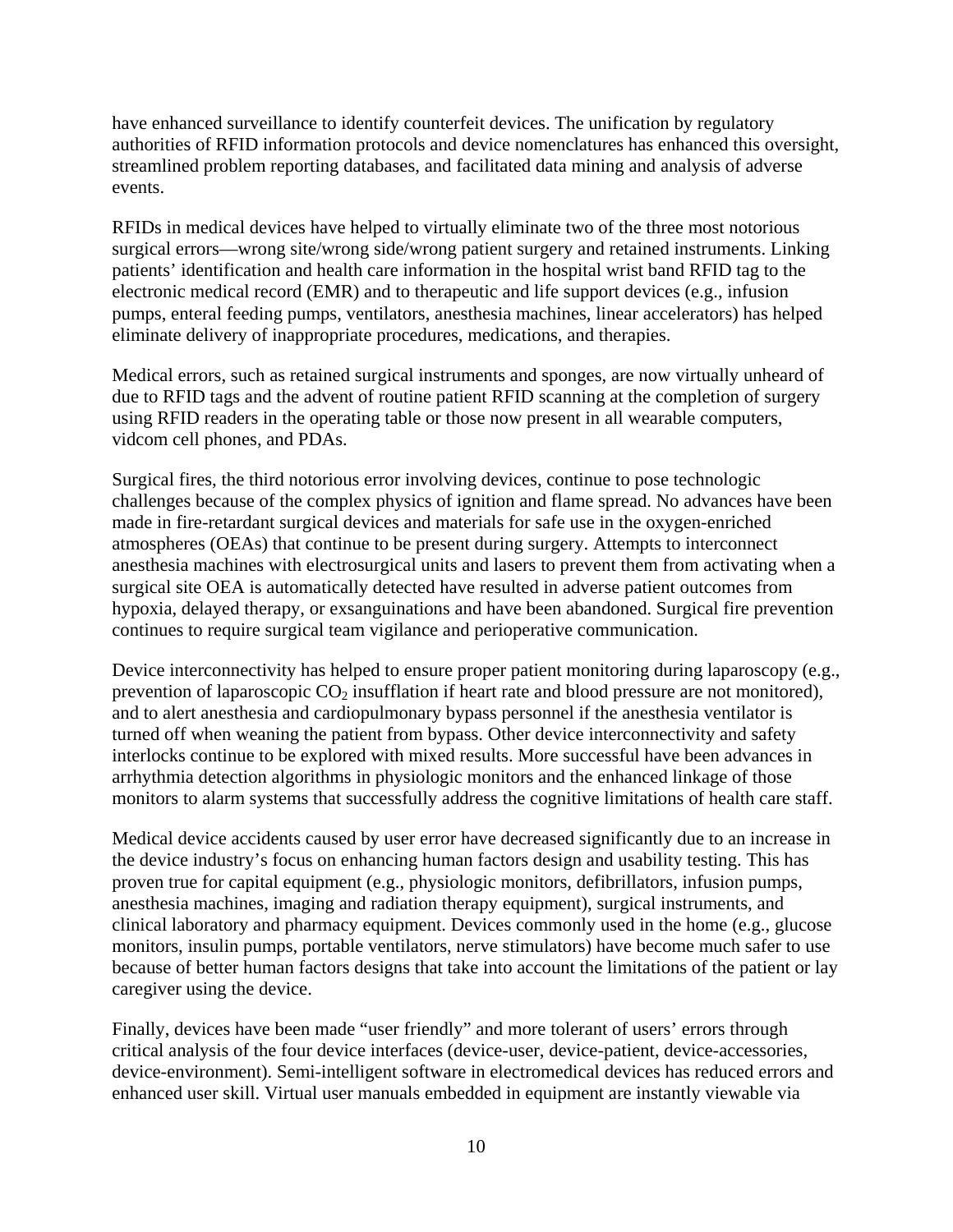wireless personal area network links to the user's computer, vidcom, or PDA and have also served to significantly reduce errors.

# **Simulation**

**David Gaba.** Over the next 20 years, health care will have caught up with the rest of society's high-hazard undertakings, such as commercial aviation and nuclear power, and adopted a comprehensive strategy of intensive training and periodic performance assessment for health care personnel. The system in place in 2008 emphasizes an initial period of "book learning" followed by apprenticeships—work with real patients with varying levels of supervision. Once a clinician achieves full staff status, there is only a modicum of recurrent training and even less assessment of skill. In the future, there will be an integrated system of "learning by doing" and checking of performance, much of it taking place away from real patients. These activities will be required periodically for all clinicians—as individuals, teams, work units, and whole institutions—regardless of years of experience. A variety of modalities will be used in these efforts, including verbal simulation or role playing, network-based multiplayer virtual worlds, standardized patient actors, part-task and procedural trainers, and mannequin-based or virtual reality replications of complete patients.

Training and performance assessment are not panaceas and must act synergistically with process improvement and design in order to improve patient safety. Simulation also has a role to play in these approaches. In the future, medical equipment (and user interfaces) will be tested in advance using simulations. Clinical processes will be probed with *in situ* simulations in actual clinical environments. Simulation will be used, not only for clinicians, but also for health care executives, regulators, and legislators.

Simulation is a "technique," not a technology, to replicate important aspects of the real world, to amplify them, or to replace them for the appropriate purposes. It facilitates training and assessment in ways that cannot be accomplished in real patient care. In particular, simulations can:

- Be scheduled as needed to accomplish key goals.
- Be targeted to the personnel in need of training or assessment.
- Be about routine processes and events or about unusual and critical events.
- Be intense whenever desired.
- Address issues ranging from psychomotor performance on invasive procedures to cognitive and behavioral performance as individuals and teams.
- Require clinicians to interact with a variety of medical equipment and a diversity of personnel and personalities.
- Facilitate intrusive and detailed recording and assessment of performance.
- Present no risk to patients.

How will this revolution in health care be accomplished? It will be implemented by the same institutions that already oversee the operations of health care, such as professional societies,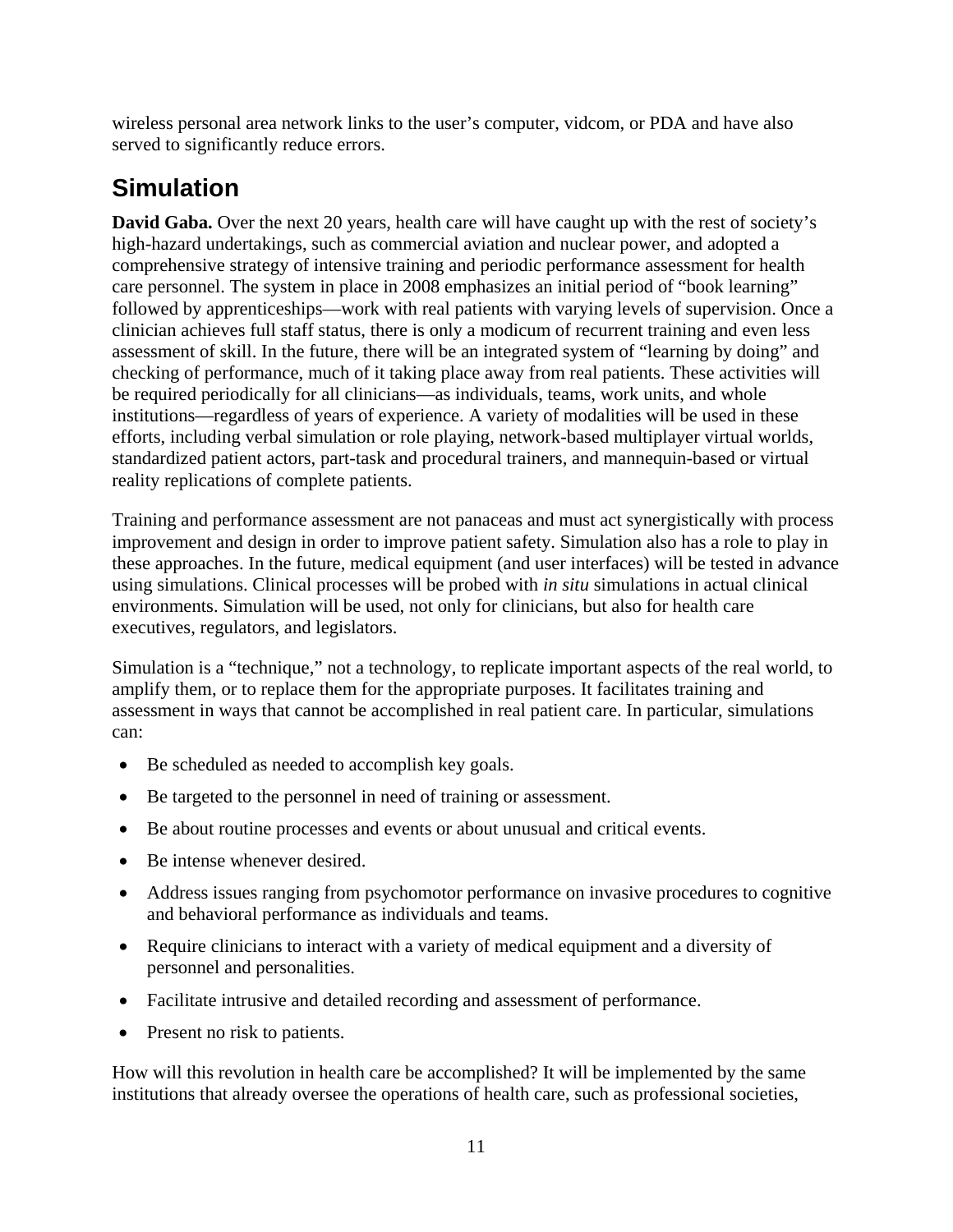professional schools, liability insurers, risk managers, clinical payers, and accrediting organizations. They will, in turn, be "driven" by a variety of forces, all of which translate the demands of the public, the ultimate driver.

#### **Transitions of Care**

**Robert Wears.** Here in 2025, it is hard to recall that around the turn of the century, transitions in care were uniformly viewed at best as disorganized ramblings that badly needed to be standardized and "rationalized," or at worst, as unmitigated hazards that needed to be reduced or eliminated. The value we place on transitions today differs dramatically from the offhanded casualness with which we considered them not too long ago.

In fact, today we would not even speak of "transitions" as a single entity, anymore than we would speak of "inflammations" as being representative of anything in particular. Although the episodes that were once called "transitions" are still united in that they involve transfers of authority, responsibility, and yes, information, today's appreciation of the variegated and heterogeneous nature of these episodes—necessarily resulting from the variegated and heterogeneous nature of human physiology, of illness and injury, and of clinical work—does not allow us to think of, say, shift changes, as having anything in common with interservice transfers (e.g., from the ward to the intensive care unit), which in turn, have nothing in common with transitions into or out of the hospital. Each of these events has its own context, characteristic problems, opportunities, affordances for recovery, and social dynamics, such that we treat them each quite differently. In fact, even within these broad classes, many distinctions, both overt and nuanced, remain.

"Transitions in care," to use the old term, are dramatically better today than they were in 2008, but the improvements did not come from interventions that were thought important back then; most of those (e.g., standardized templates, written turnover documents, and fads like SBAR [Situation-Background-Assessment-Recommendation]) fortunately died quiet deaths along the way, unmourned victims of new ways of thinking that led to better understanding.

To develop those new ways of thinking and better understanding, three fundamental changes must occur: demedicalization, increased understanding of technical work, and changed views of transitions.

Although there is general agreement that safety problems in health care are problems of psychology and engineering, not problems of medicine, patient safety research and improvement efforts today are dominated by health care professionals, mostly physicians. This dominance of safety work by socially powerful groups within a field of practice is strikingly different from other high-hazard industries.

Health care professionals and human performance experts have highly divergent views of transitions that derive from differences in the scientific and philosophical underpinnings of their fields. Health care professionals commonly see transitions as excessively variable, *ad hoc* procedures badly in need of standardization. Human performance experts see them more appreciatively, as exquisitely situated in context, and worry about the consequences that might follow well-intended mandates for standardization. Bringing experts in human performance to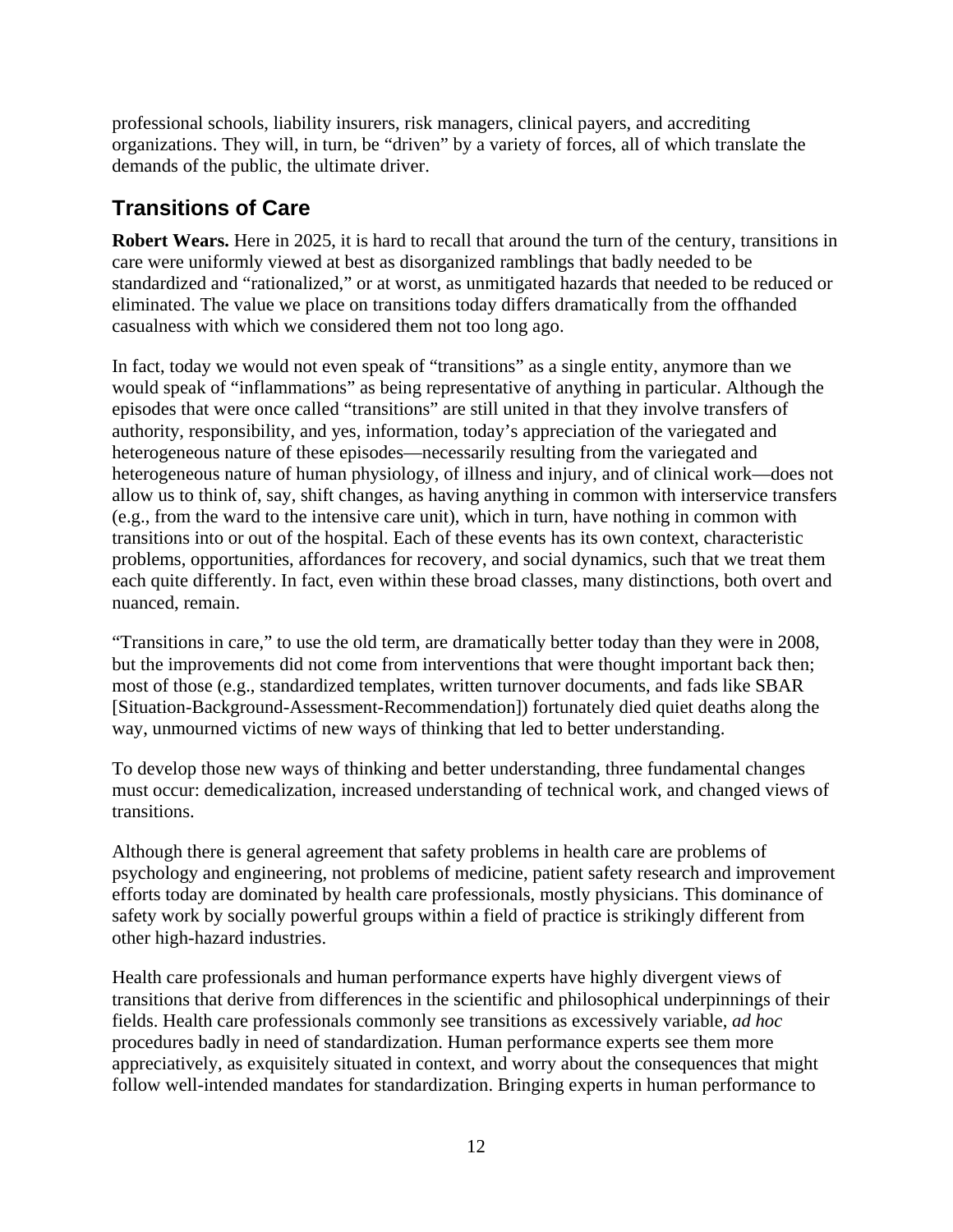the forefront of safety research—in substantive and sustained collaborations with clinical experts—is an essential first step toward producing anything of value.

The detailed study of technical work in health care is just beginning, but an early surprising result has been the recognition of the role that transitions play in recovery from adverse events in-the-making. The combination of a deep and well-grounded understanding of technical work in context, combined with the insight that imposing a simple structure on a complex process does not result in simplicity, will ultimately lead to interventions that mitigate weaknesses in transitions without placing what is good at risk or driving it underground.

Finally, a fundamentally different understanding of transitions is needed. Rather than being the unidirectional movement of chunks of information, they must be viewed as conversations aimed at jointly constructing shared understandings under important constraints. Instead of the goal of comprehensiveness (transmission of complete, standardized data sets for each patient), the new goal should be saliency (what must we pay attention to based on the complexity of the situation, the extent of common ground among participants, the time available, and competing goals).

### **Complex Systems**

**Paul Schyve.** By 2025, evidence-based safe practices will be rapidly and universally adopted in and between clinicians' offices, hospitals, and other health care organizations. Risk of unintended harm will be rare, quickly identified, and successfully mitigated. But this transformation can only be achieved when health care delivery is recognized as being composed of complex systems, the characteristics of complex systems are understood, and systems thinking guides change.

Health care delivery is composed of complex systems. The macrosystems of health care organizations and the microsystems of patient care teams and patients—even at the level of the practitioner's office—are all complex. And, these systems are open systems—that is, other systems (e.g., educational, financing systems) provide inputs to them.

Fortunately, complex systems exhibit characteristics that can be leveraged to improve safety. First, they are "adaptive"; they self-adjust in response to internal changes and external inputs. Second, small changes at one point in the system can result in large changes elsewhere. Third, they defy comprehensive modeling (complexity), face unanticipated situations (contingency), and contain decision points for which the correct choice is unclear (uncertainty). This complexity, contingency, and uncertainty are helpful reminders to participants to be appropriately cautious, and humble, in creating change.

Unfortunately, these same characteristics can also increase the risk of harm in health care. First, the adaptive nature of complex systems can lead to undesirable changes; self-adjustments are not necessarily guided by participants' values and priorities. Second, the disconnect between the magnitudes of a cause and its effect can result in a minor "tweak" in one part of a system and lead to a catastrophe elsewhere. Third, failure to appreciate the complexity, contingency, and uncertainty in complex systems can lead to ineffective redesigns with unintended consequences.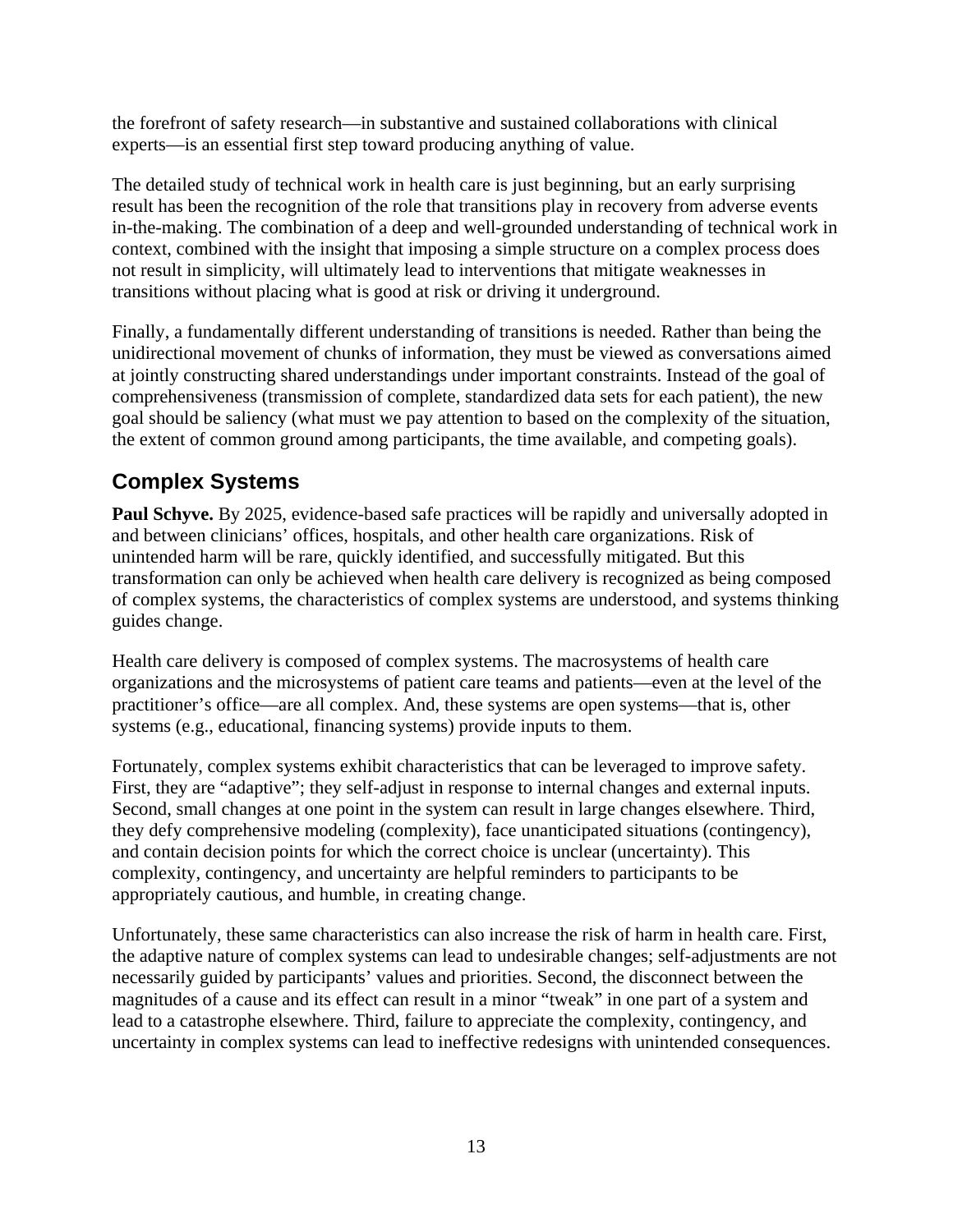How can the recognition that health care delivery is composed of complex systems and an understanding of the characteristics of complex systems be harnessed to transform health care delivery for 2025?

First, clinicians, administrators, and policymakers who want to improve safety and prevent harm must think of health care delivery as complex systems. Systems thinking does not come naturally but must be learned and practiced. People prefer simplicity to complexity, predictability to contingency, and certainty to uncertainty.

Second, clinicians and administrators must apply systems thinking to designing and implementing evidence-based changes that are specifically targeted toward reducing unintended harm in health care. If clinicians are to fulfill the ethical obligation to "first, do no harm," they must invest in systems change, not just in their personal competence and commitment. Administrators and clinicians must recognize that the implementation of an evidence-based safe practice usually requires more than adding a new process to an existing system. Rather, it often requires a system redesign, with new forcing functions and incentives, if the implemented change is to be effective, efficient, reliable, and sustained.

Third, before being widely implemented, in order to identify potential unintended consequences, proposed changes should be subject to prospective evaluation, such as failure modes and effects analysis and computer-based simulation.

Fourth, because prospective evaluation cannot predict all the unintended consequences, vigilance must be built into the system. Vigilance must be the responsibility of each person in the system—practitioners, administrators, patients, patients' families—and the system itself must be imbued with continuous self-measurement of processes and outcomes and mining of the measurement databases to identify early indicators of unexpected change.

Clinicians' offices, hospitals, and other health care organizations, and the United States health care system itself, are all complex systems. With the help of systems thinking, they can become dramatically safer; without it, many of the efforts to improve safety will be wasted.

### **Concluding Comments**

This exercise has generated eight separate visions of patient safety as their originators would like it to be in 2025 from their assigned vantage points. While the coauthors recognize a need for considerable change in their assigned domains, the level of analysis across the different domains varies from the most macro of levels, as in Leape's national, regional, local, and institutional levels; Hamilton's design of the physical environment; and Bates's widespread implementation of health information technology; to a more micro-oriented focus on individual patients and families by Sheridan; improvements in medical device safety by Bruley; and different forms of simulation training and performance assessment by Gaba. Both Wears and Schyve call for new ways of thinking and a more in-depth understanding of transitions of care and systems complexity, respectively.

The first six visions place emphasis on design or redesign efforts, whether they are clinical processes, the physical environment, health information technology, patient-centeredness, devices, or simulation training. However, the last two pieces urge caution and underscore the